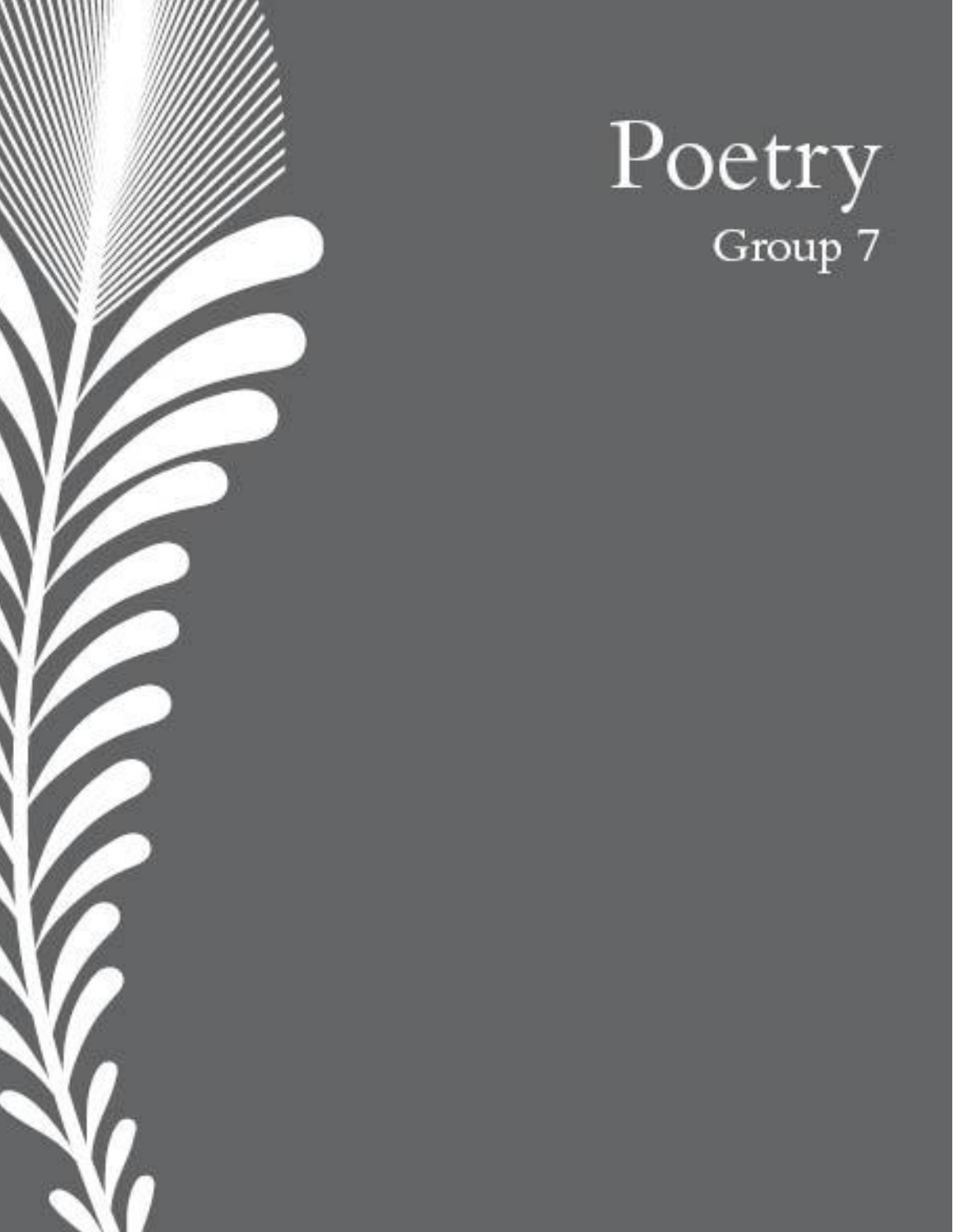# Mogao Caves

Korean International School Springboard, Chau, Kirsten Hannah  $-18$ 

Mogao caves are in Dunhuang China. Old statues are delicate. Gigantic grottoes. Amazing temples are tall. Original paintings are colorful.

Chinese culture everywhere. Angry statues are very scary. Very pretty sculptures. Exciting place to visit. Stories to be told.

## Mogao Caves

Korean International School Springboard, Ching, Jonathan Liam - 16

Tales from the Mogao Grottoes Friends of the sea In the water very damp Sidney looks bright Hot like the summer story

# Mogao Caves

Korean International School Springboard, Ching, Matthew James  $-20$ 

Mysterious caves in western China. Original history can be found there. Geographic landscapes filled with hills and mountains. Amazing statues that are huge and plenty. Old temples are grand and interesting.

Creative pictures on the ceiling. Awesome museums, lots of sculptures and different stories. Vacation in Dunhuang. Everyone can go visit. Special place to go.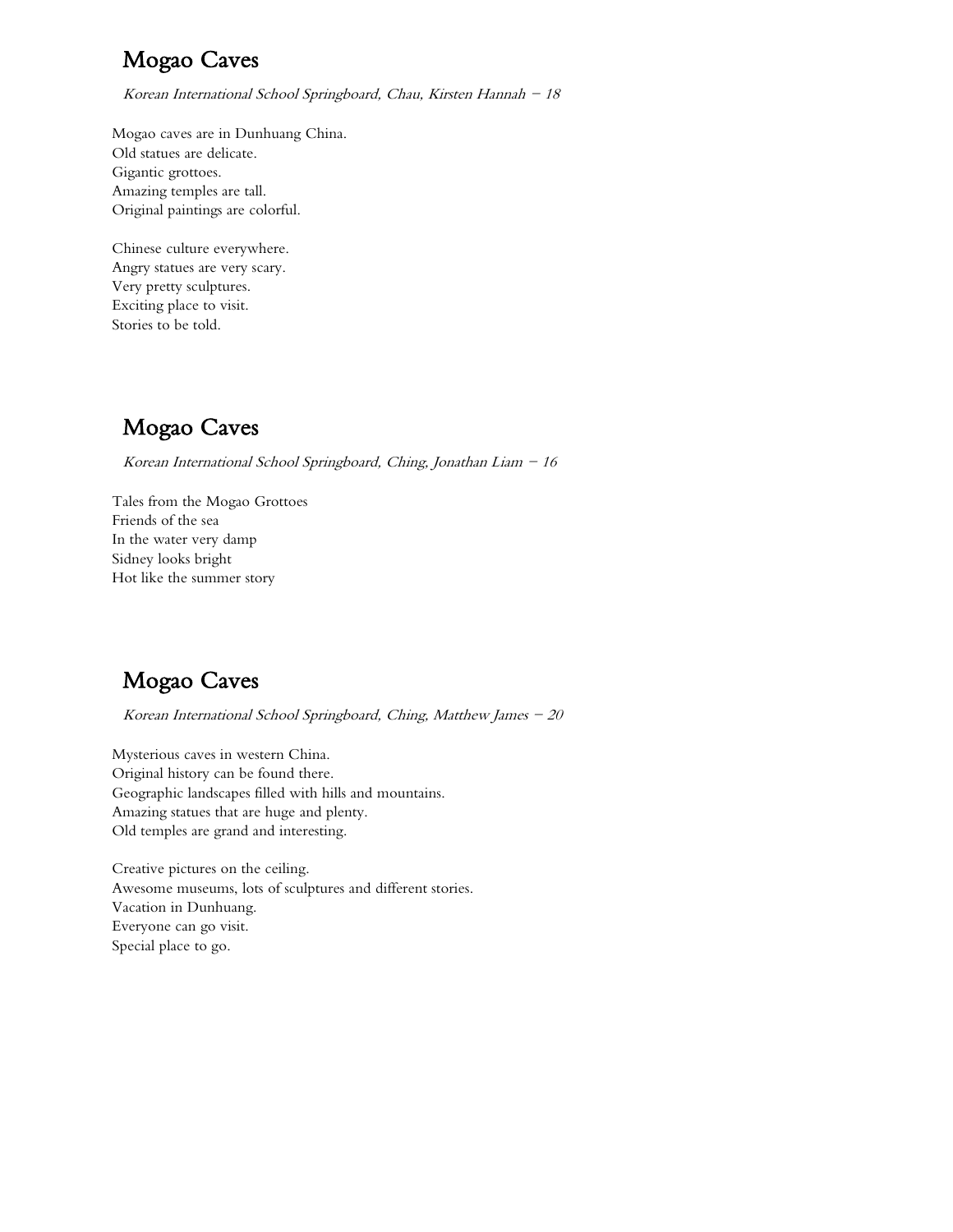### Ancient Mogao Caves

Korean International School Springboard, Kwan, Jordan  $-15$ 

- $A A$  lot of people gather together inside to worship Buddha.
- N- Nice view outside the grotto.
- C- Centre of attraction is a different old painting.
- I- Inside you can see different Buddha sculptures.
- E- Elevated structure from the desert.
- N- Nice architectural design that lasted many years.

T- To those people who visited the Mogao Grottoes, they experienced peace of mind within.

### Mogao Caves

Korean International School Springboard, Chor, Damien  $-14$ 

Made from the mountains Open heart for the world Great historical moment A long long time ago Opening to the world

Giant leaves to explore Rough Land Over the mainland Turn of the twentieth century Tales of mystery On the way Eastern destination Scattering places

### Mogao Caves

Korean International School Springboard, Leung, Chun Yin, Darren - 14

Dunhuang is the place to go If you want to visit a big Buddha Very dry weather keeps him well Inside a cave is his temple Northwest of China in Asia Excellent place to visit indeed

### Mogao Caves

Korean International School Springboard, Lin, Adrian  $-16$ 

Valued for its history. Impeccable carvings of caves. Standing still for many years. Introduced by a monk named Yuezun. Overflowing with prayers. Narrated through hundreds of years.